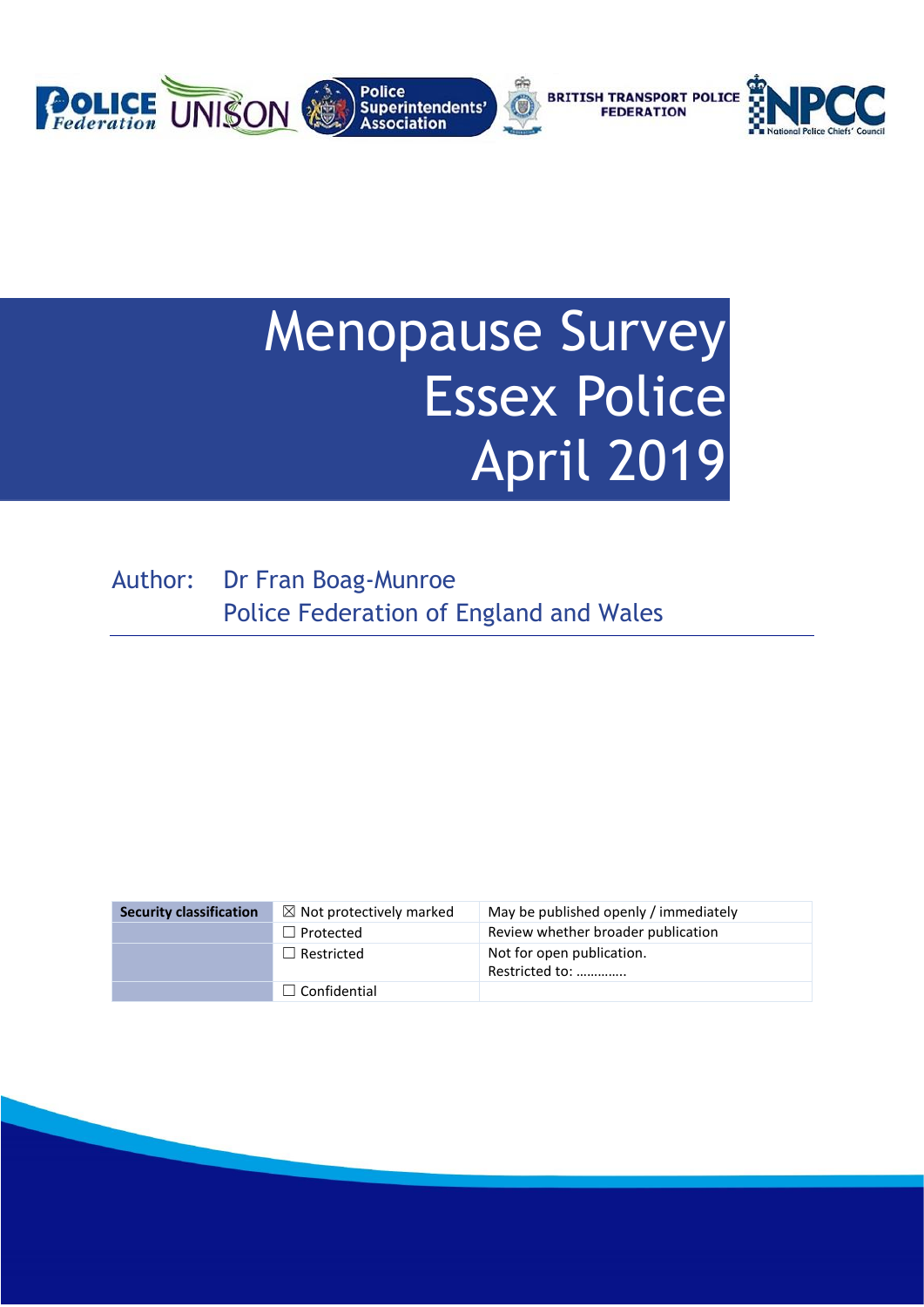## **Contents**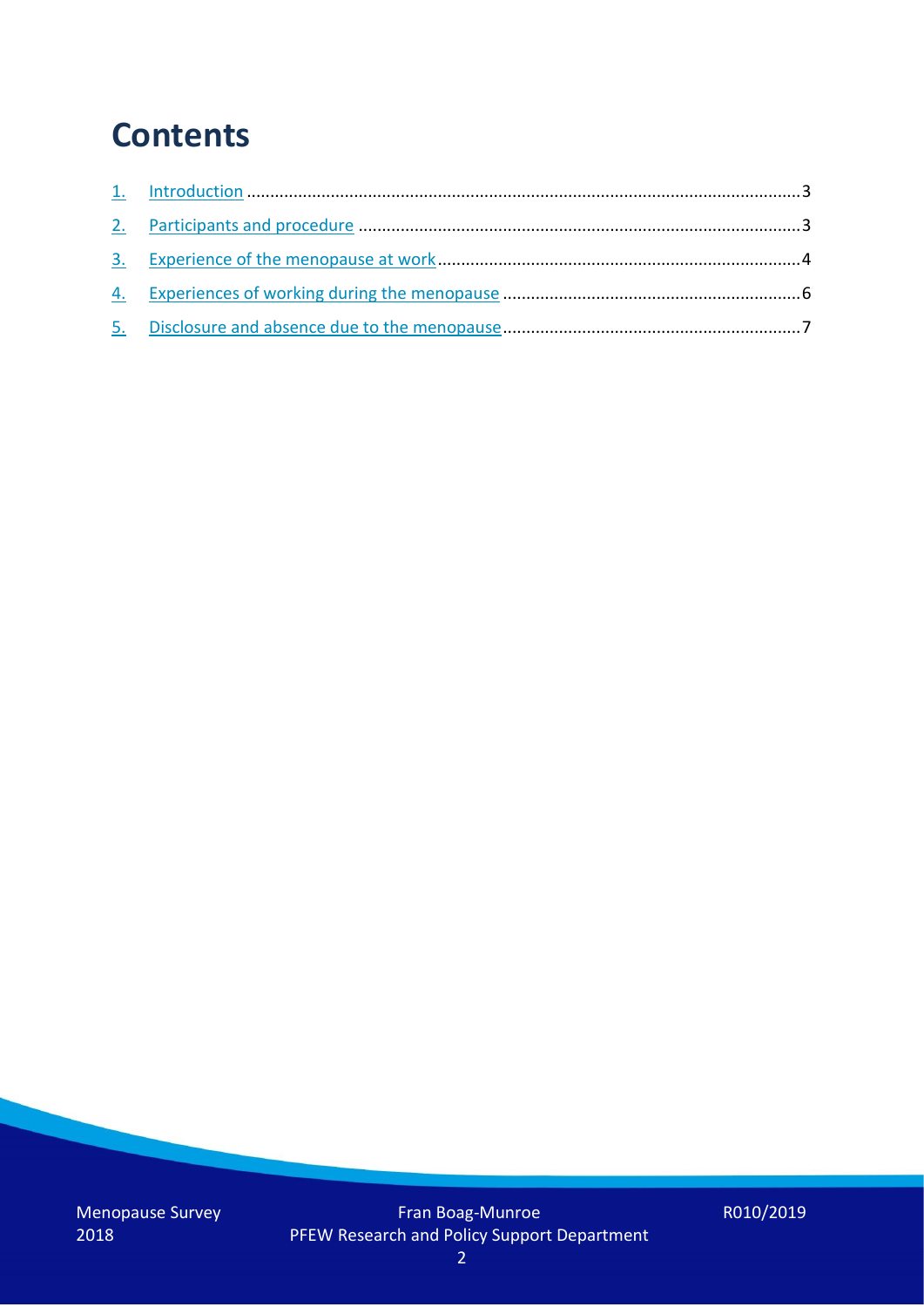# **1. Introduction**

The Menopause Survey was the first of its kind to examine the experiences and awareness of the menopause amongst police officers and police staff at a national level in England and Wales. In particular, it looked at the experiences of individuals who have either gone through or are going through the menopause, as well as the experiences and awareness of managers and supervisors in terms of supporting individuals who are going through the menopause.

This report provides an overview of some of the key findings from the survey for Essex Police.

### **2. Participants and procedure**

Overall 173 responses were received from respondents in Essex Police. 42% of responses were from police officers and 58% were from police staff.

112 respondents completed questions about their experiences of the menopause at work. 47 respondents answered questions relevant to line managers and supervisors (there was an overlap of 22 respondents who completed both sets of questions). A further 36 responses were received from other respondents within Essex Police (i.e. respondents without personal experience of the menopause or managerial responsibilities.

This report only provides a summary of responses to questions about the experience of the menopause at work. Due to the smaller number of respondents who answered questions relevant to line managers or questions relevant to individuals who do not have personal experience of the menopause, these responses have not been reported below, however they have been included within the national statistics.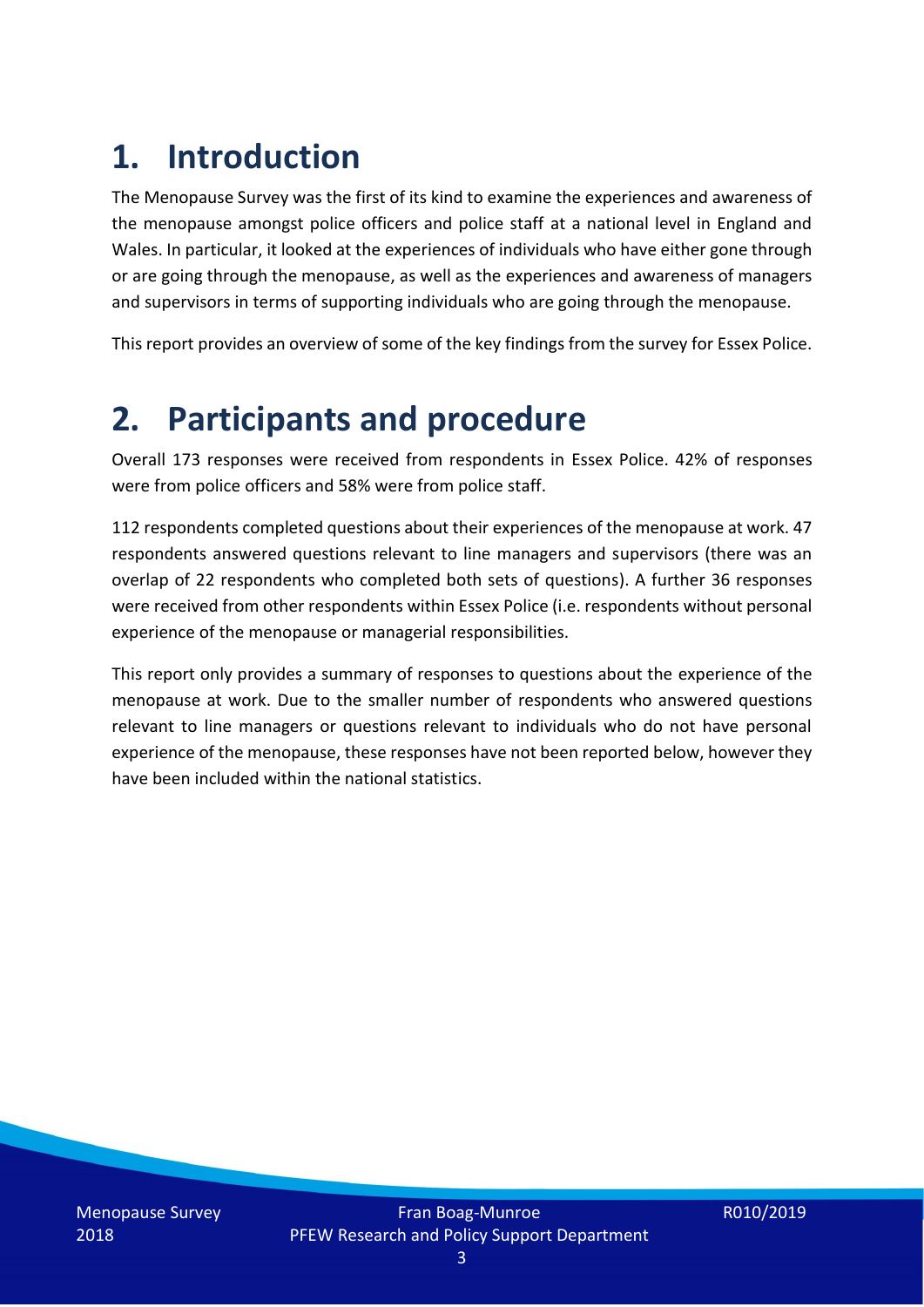### **3. Experience of the menopause at work**

75% of respondents in Essex Police said that symptoms of the menopause were either moderately or extremely problematic. This is lower than the national average, where 76% of respondents reported that symptoms of the menopause were moderately or extremely problematic.



Respondents were asked about the aspects of their working environment that made coping with symptoms of the menopause moderately or extremely difficult. The proportion of respondents in Essex Police who reported that these aspects of their working environment made coping moderately or extremely difficult are presented in Table 1 below, along with the corresponding proportions for the country as a whole.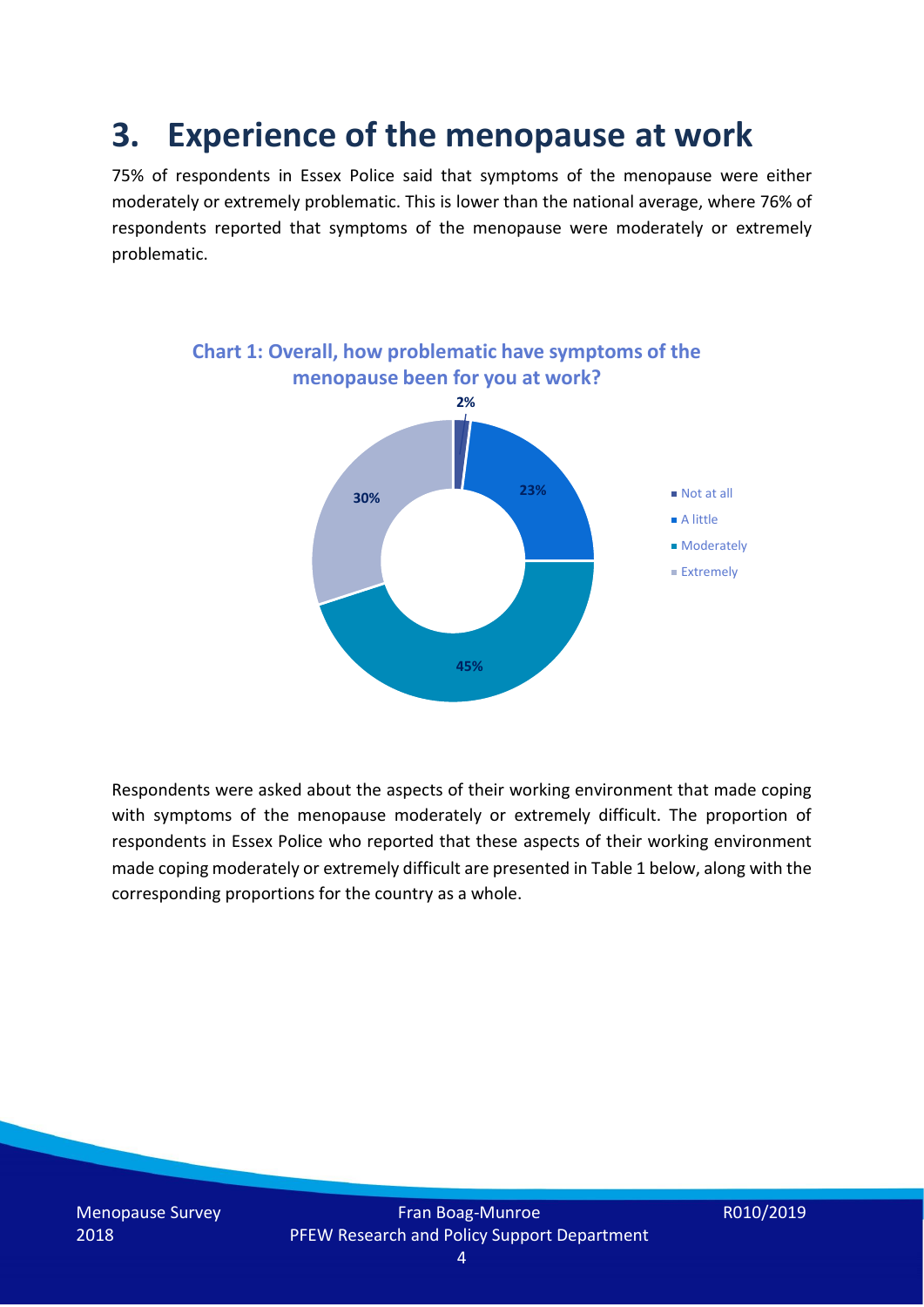Table 1: Aspects of the working environment (where applicable) that made coping with symptoms of the menopause moderately or extremely difficult

|                                   | <b>Essex Police</b> | <b>National Sample</b> |
|-----------------------------------|---------------------|------------------------|
| <b>Recalling detailed</b>         | 53%                 | 50%                    |
| information                       |                     |                        |
| <b>Having to work shifts</b>      | 37%                 | 33%                    |
| <b>Having fixed working hours</b> | 15%                 | 20%                    |
| The temperature of your           | 69%                 | 61%                    |
| working environment               |                     |                        |
| Inadequate opportunity to         | 63%                 | 57%                    |
| control ventilation in your       |                     |                        |
| working environment               |                     |                        |
| Inadequate access to toilet       | 21%                 | 16%                    |
| <b>facilities</b>                 |                     |                        |
| <b>Shared offices/workspaces</b>  | 30%                 | 27%                    |
| The physical demands of           | 24%                 | 26%                    |
| the job                           |                     |                        |
| The design of uniforms            | 21%                 | 23%                    |
| The pressure of tight             | 36%                 | 32%                    |
| deadlines                         |                     |                        |
| <b>Your workload</b>              | 35%                 | 38%                    |
| <b>Not being office-based</b>     | 5%                  | 9%                     |
| <b>Having to make difficult</b>   | 27%                 | 26%                    |
| decisions within your job         |                     |                        |
| <b>Having to attend formal</b>    | 14%                 | 18%                    |
| meetings                          |                     |                        |
| <b>Having to maintain your</b>    | 21%                 | 18%                    |
| position for long periods         |                     |                        |
| without relief                    |                     |                        |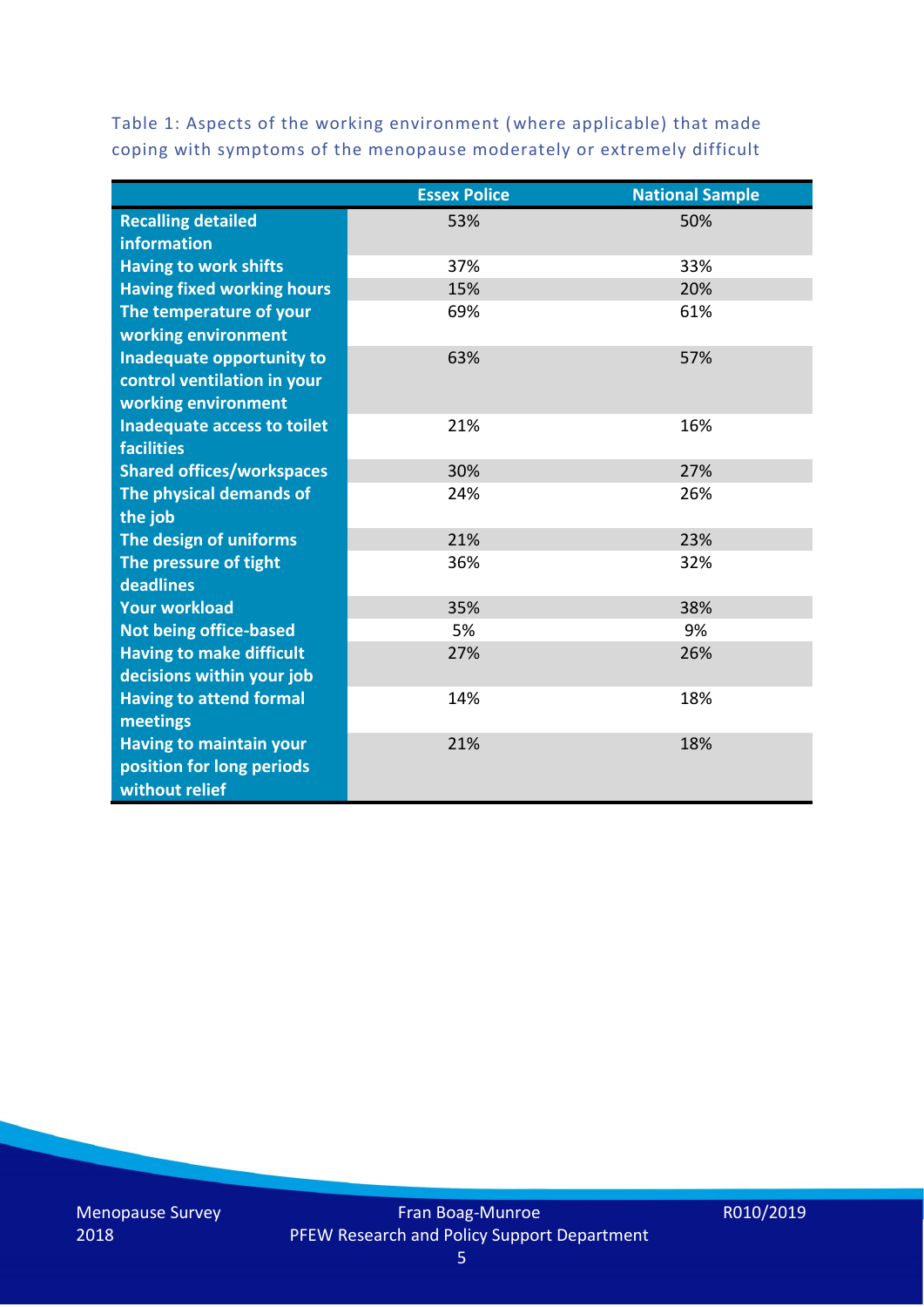### **4. Experiences of working during the**

### **menopause**

46% of respondents in Essex Police said that they felt that their job performance had been negatively affected by the menopause. This is the same as the national sample, where 46% felt that their job performance had been negatively affected by the menopause.

23% of respondents felt that the menopause had negatively affected their manager's and colleagues' views on their competence at work. Within the national sample, 21% of respondents who had either gone through or were going through the menopause felt this way.

21% of respondents in Essex Police said that they had considered leaving because they have found it difficult to deal with the menopause at work. This is higher than the national average, where 20% of respondents said that they had considered leaving as a result of the menopause.



#### **Chart 2: Experiences of work as a result of the menopause**